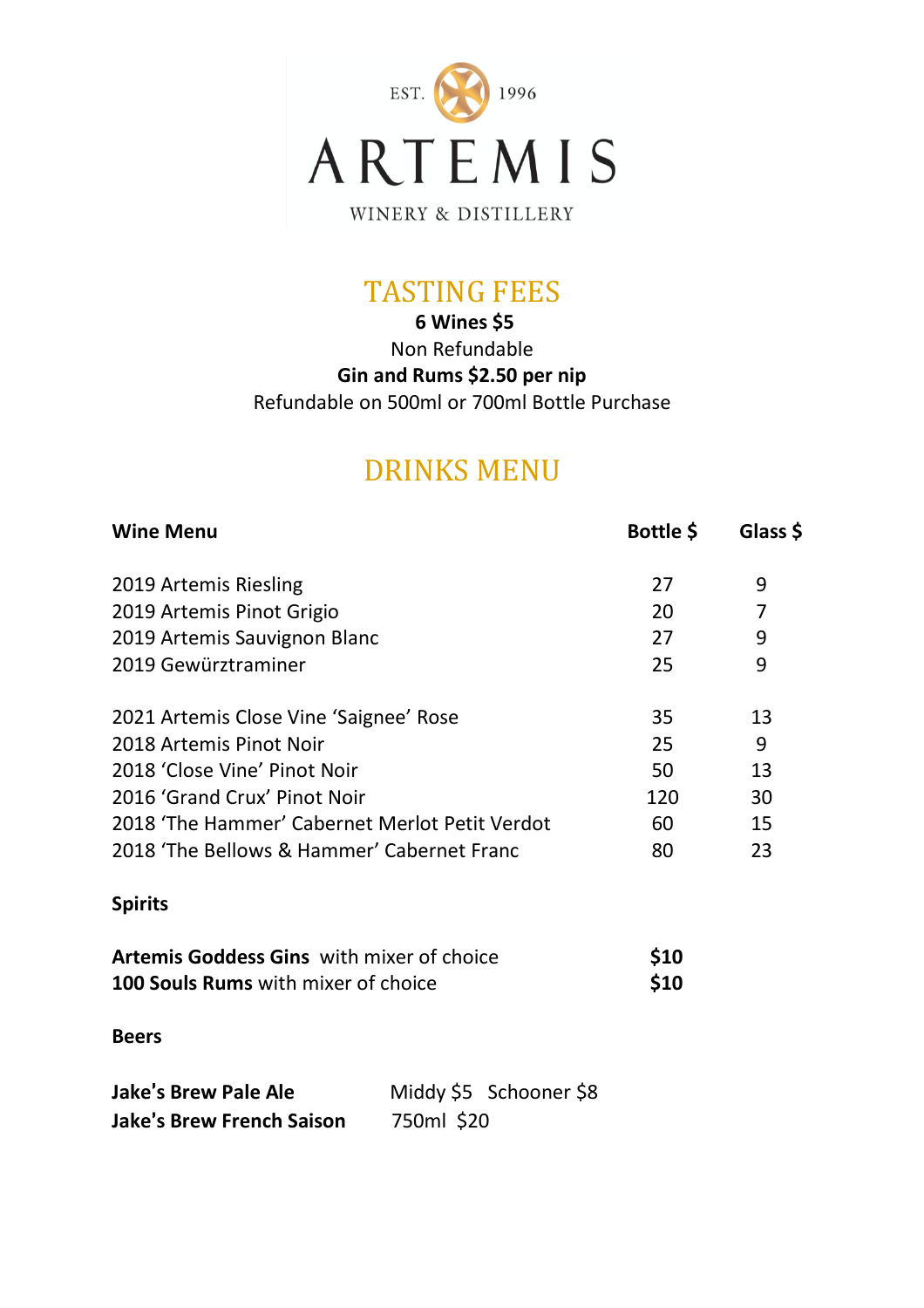

### DRINKS MENU

**Ciders Sunshack Cider Pear & Mango** 500ml \$5

**Sunshack Apple Cider** Middy \$5 Schooner \$8

**Soft Drinks & Juice** 275ml – 330ml \$4 *Apple juice, Mango & Orange juice, lemon lime & bitters, ginger beer, coca cola, lemonade, raspberry soda*

**Sparkling Water Local** 750ml \$7.50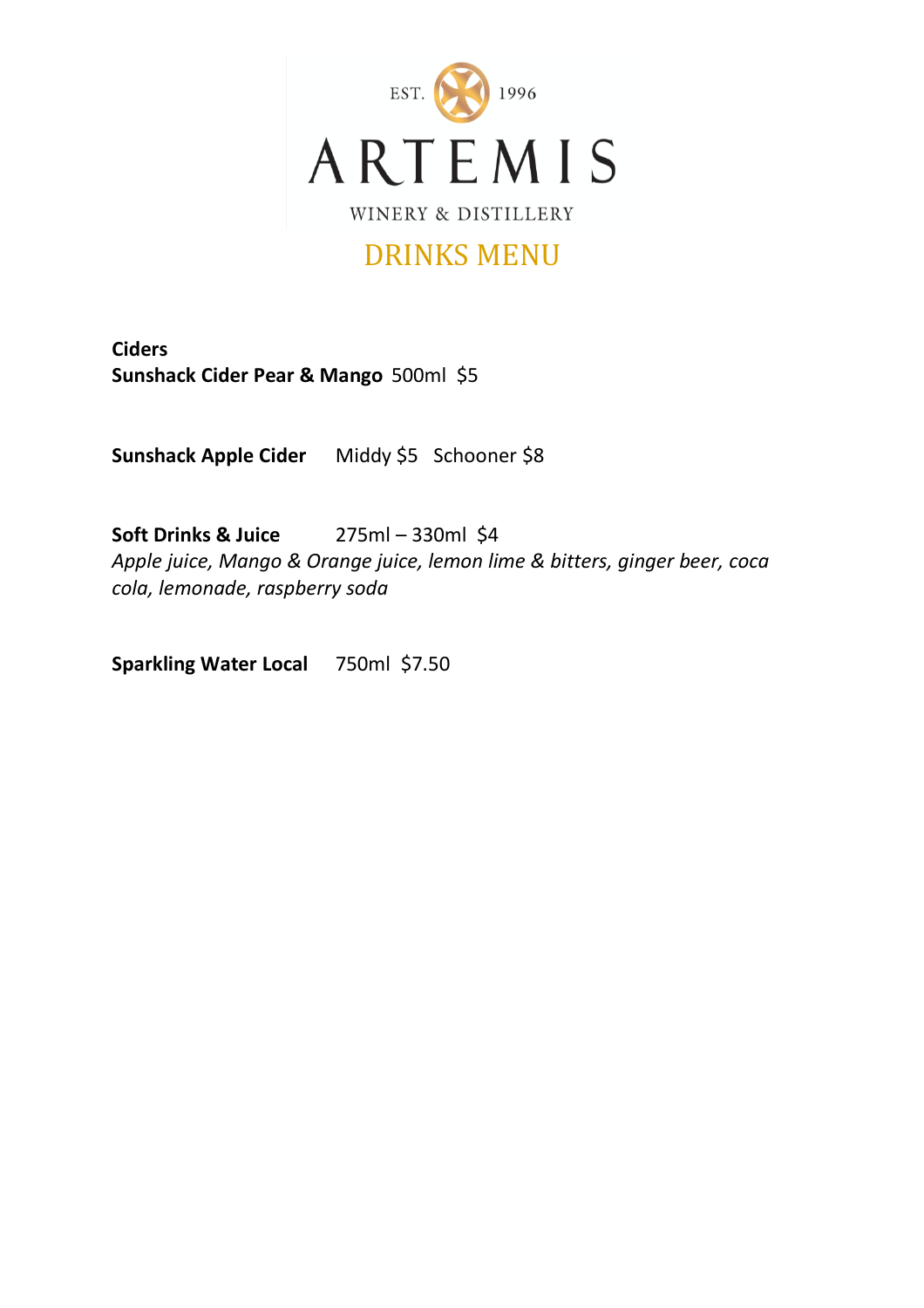

WINERY & DISTILLERY

# FOOD MENU

**From 11.00am - 3.00pm Daily**

\* please be aware some lunch options may be weather permitting, see notes further down \*

| <b>TRIO OF DIPS</b><br>Locally made trio of seasonal dips served with lavosh, grissini,<br>dukkah and olives | \$20 |
|--------------------------------------------------------------------------------------------------------------|------|
| <b>ASH BRIE ROUND</b><br>Drizzled with local honey and served with fruit, walnuts and lavosh                 | \$25 |
| <b>VINTAGE CHEDDAR</b><br>Served with lavosh, locally pickled vegetables and onion jam                       | \$15 |
| <b>SPANISH CHARCUTERIE</b><br>Selection of cured meats served with handmade grissini, lavosh<br>and olives   | \$30 |